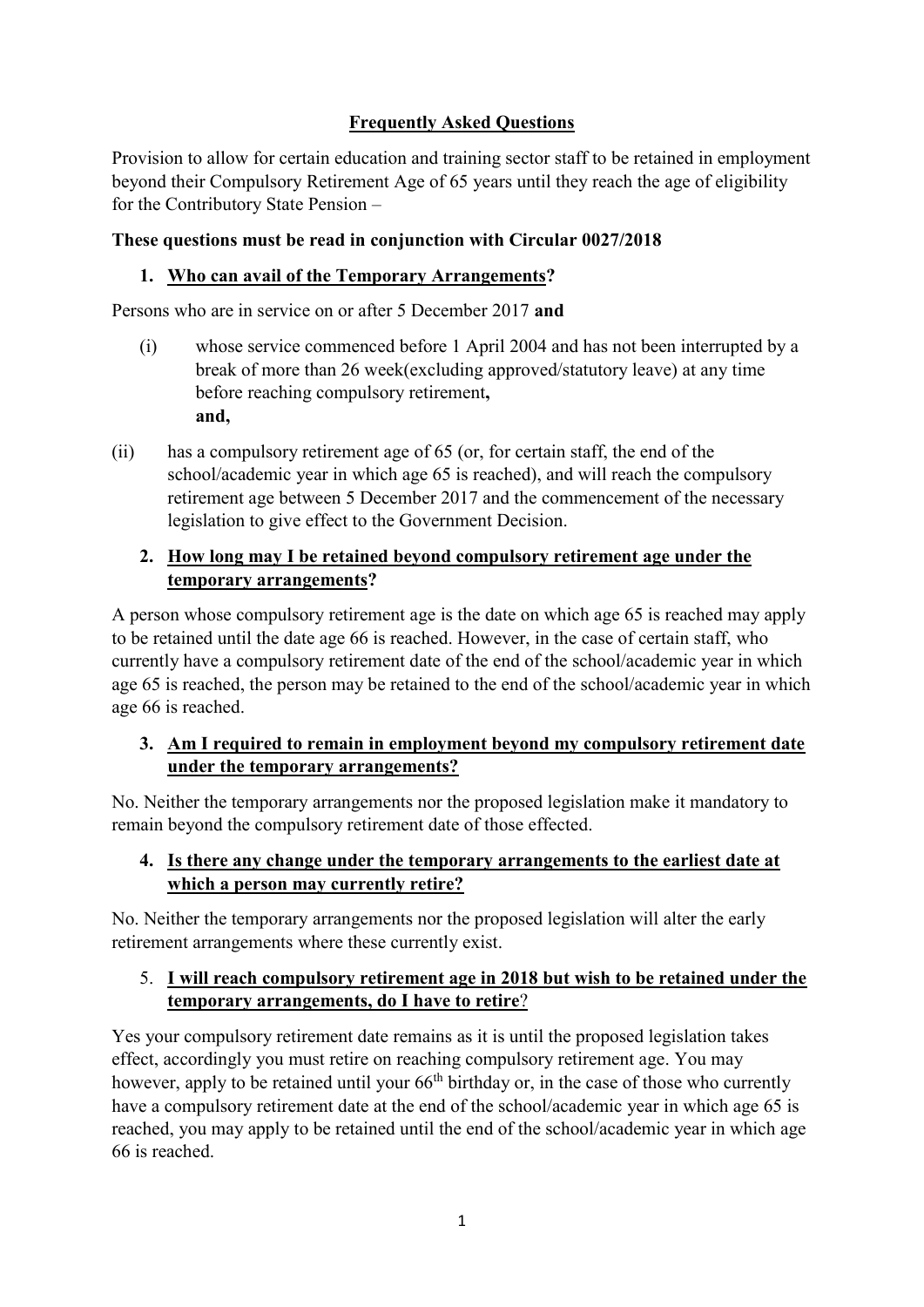## **6. How do I apply for retention?**

A person may apply to their employer seeking this arrangement. For the purpose of this Circular in the case of staff of recognised primary, secondary and community comprehensive schools the employer is the Board of Management. In the case of Education and Training Boards (ETBs), Institutes of Technologies (IOTs), universities and other education related bodies the employees should direct their applications to their organisations HR Unit.

# **7. Is there an application form?**

Yes, an application form is appended to this Department's Circular reference 0027/2018 and can be accessed at:

#### [https://www.education.ie/en/Circulars-and-Forms/Active-Circulars/cl0027\\_2018.pdf](https://www.education.ie/en/Circulars-and-Forms/Active-Circulars/cl0027_2018.pdf)

A teacher who proposes to continue teaching in a whole time capacity in the school year following reaching compulsory retirement age should advise the principal and managerial authority /ETB as soon as possible. In the case of teachers paid on payrolls operated by the Department, the principal should include this information in the annual change of staff form (CP1). A specific form which will be available with the change of staff pack issued to schools should also be completed and returned to the appropriate section in the Payroll Division of the Department. This form will also be available on the Department website.

# **8. When should I apply for retention?**

It is a matter for each employer, based on the business needs of their area, to determine how much notice is required from an employee who may wish to be considered for retention under this Circular. Employers are required to engage in a timely manner with employees who fall into this age category so that the necessary arrangements can be made to minimise workplace disruption.

In the case of teachers and non-teaching staff in recognised primary, secondary, community and comprehensive schools and in education and training boards who have a compulsory retirement age of the end of the school year in which they reach age 65, notification of retention should be made to their employer no later than **end of April** each year.

# 9. **If I retire on my compulsory retirement date, may I subsequently apply under the temporary arrangements**?

No. An application under the temporary arrangements must be made ahead of the compulsory retirement date. It is not possible to apply for retention after the date of compulsory retirement.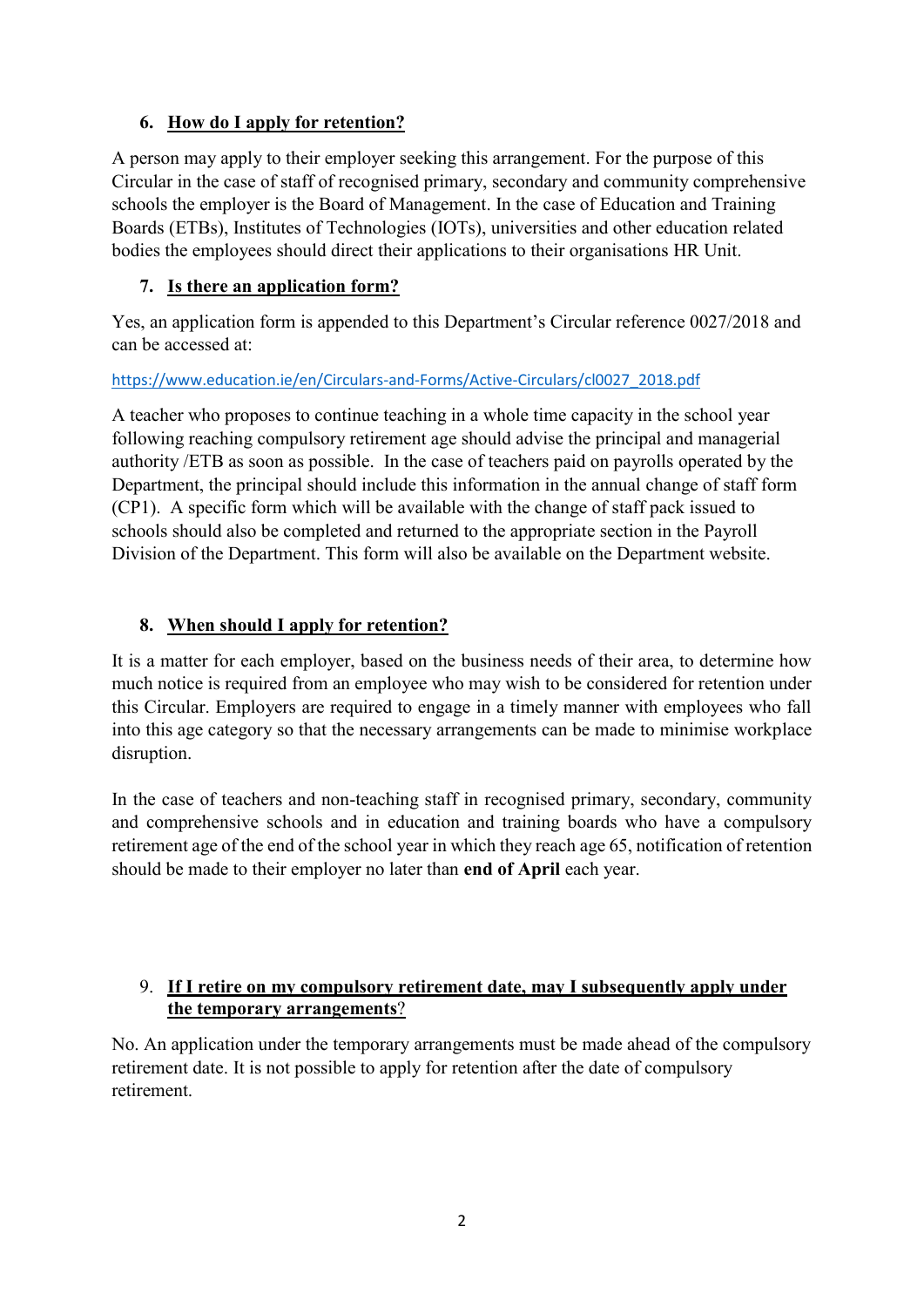# **10. If my retention is approved, do I remain in my current post?**

Yes. While the period of employment under the temporary arrangements is considered a new contract of employment the temporary arrangements envisage a continuation of the person in the current post. For example, where a person was employed as a school Principal prior to retirement, they will continue as Principal of that school for the period of employment under the interim arrangements. However this may not always be possible and where it is not the employer may at its discretion, assign the person to another post at the same grade in the employment. (Such an arrangement should fall within the existing rules for re-location)

# **11. Can I change my work pattern for the period of employment under the temporary arrangements?**

You will return on a work pattern with the same or fewer hours. Any application for a reduction in hours is subject to the business needs of the organisation and the agreement of the employer.

### **12. Will the period of my retention count towards pension?**

No. Under the temporary arrangement, pensionable service will end on the day compulsory retirement age is reached. Accordingly the retention period does not count towards pension.

# **Pay and Pension**

# **13. Will any change in salary occur for the period of retention?**

Yes, for the period of employment under the temporary arrangements the person will be placed on the **first point of the relevant pay scale (where a new entrant salary scale exists for the grade, the person will be placed on the first point of the new entrant salary scale).** If immediately prior to retirement the person was on a PPC rate, then following retention the person will be placed on the first point of the non-PPC scale (to take account of the fact that no pension contribution is payable).

#### **14. I was in receipt of pensionable allowances, additional to basic pay, will these allowances continue to be paid during the temporary period?**

Allowances which were withdrawn for new beneficiaries in February 2012 under the public service review of allowances will not be payable during the temporary period. Allowances which remain payable to new beneficiaries may be paid, subject to the conditions for payment of the allowance being fulfilled. For example, where a person was employed as an Assistant Principal in a school prior to retirement, they will continue as Assistant Principal for the period of employment under the temporary arrangements and will be paid an Assistant Principal allowance.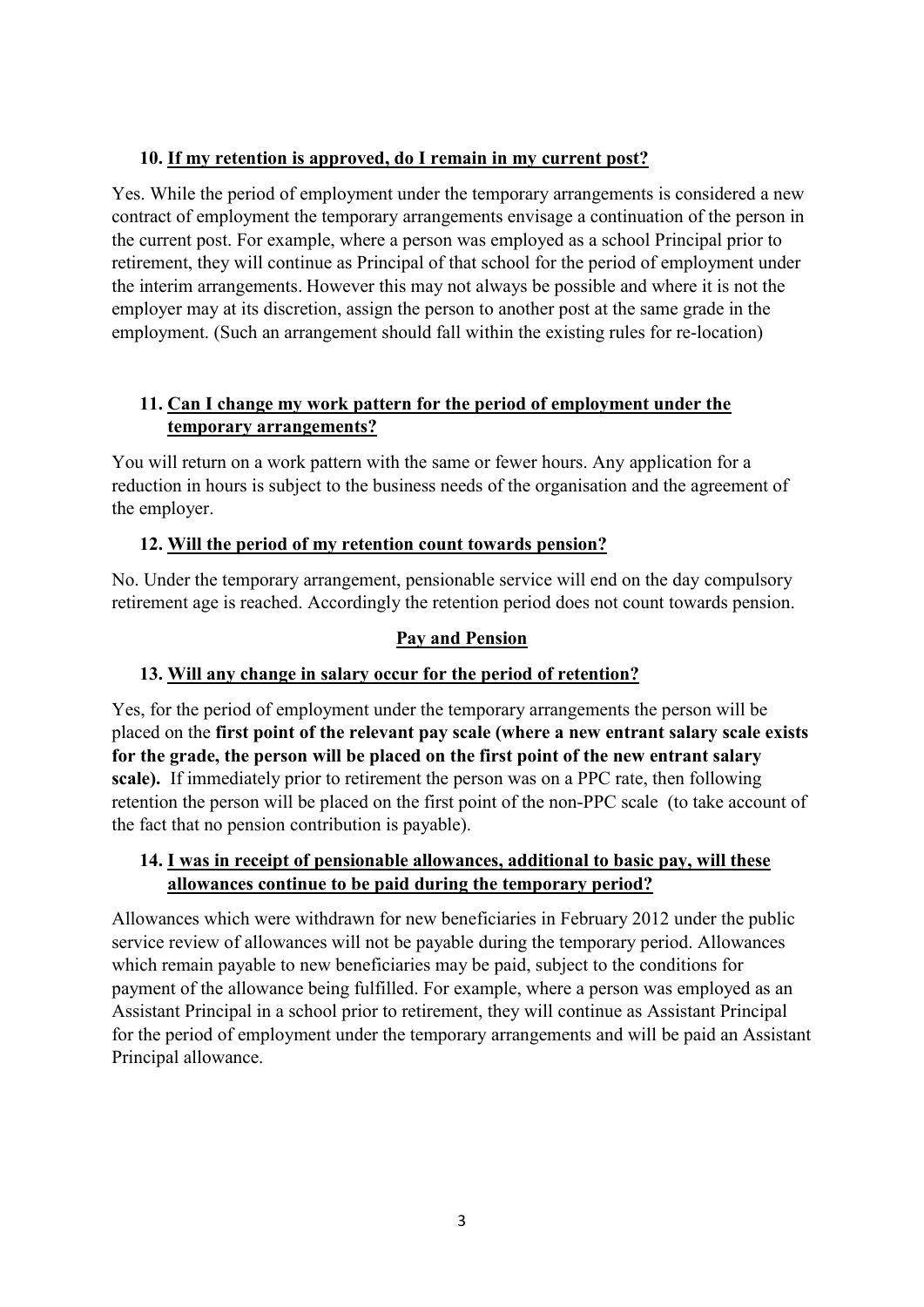# **15. I would have been due a pay increment had I remained in service for a further 6 months, will I progress from the 1st point of the salary scale when that period has elapsed?**

No. The period of employment under the temporary arrangements is considered to be a new employment and accordingly, service towards an increment given prior to retirement does not carry forward into that period.

# **16. I would have reached the point where the Long Service Allowance (teachers) would have become payable after a further 4 months of service, will retention during the temporary arrangement count towards the period?**

No. The period of employment under the temporary arrangements is considered to be a new employment and accordingly does not towards the service threshold for the Long Service Allowance for teachers.

# **17. I am a Special Needs Assistant. If my retention is approved do I retain my place on the seniority listing in my school/ETB scheme?**

No. Effectively you will be deemed as a new entrant under these temporary arrangements and therefore you will not retain your pre-retirement date seniority listing.

In addition, in approving your application for retention, your employer must be satisfied that a business need exists to warrant the retention, i.e. that a continuing role is available for you for the duration of the approved retention period. Therefore if the SNA allocation for your school/ETB is reduced during the period of these interim arrangements it will be deemed that there is no longer a continuing role available for you.

# **18. Will I be liable for payment of pension contributions for the retention period?**

No. since the period is not pensionable service no pension contributions will be payable.

# **19. Will I continue to be liable for Pension Related Deduction (PRD) from pay during the retention period?**

Yes, PRD will continue to be deducted. (In broad terms PRD applies in the case of public servants who are in pensionable public service employment, or, in the case of persons in receipt of salary from public service funds, but not in pensionable service, who have accrued an entitlement to a superannuation benefit under a public service pension scheme.)

# **20. What happens to my pension and lump sum, if I am retained under the temporary arrangements beyond compulsory retirement age?**

You will need to apply for pension benefits in the normal way as you approach compulsory retirement date. In addition you will need to provide the Pension Unit of your employer with proof of your retention as early as possible. This could be done by providing a copy of retention form (appendix B of the circular) signed by your employer and yourself.

Lump Sum Gratuity will be paid (following receipt of your Retirement application) as soon as practicable after your compulsory retirement date.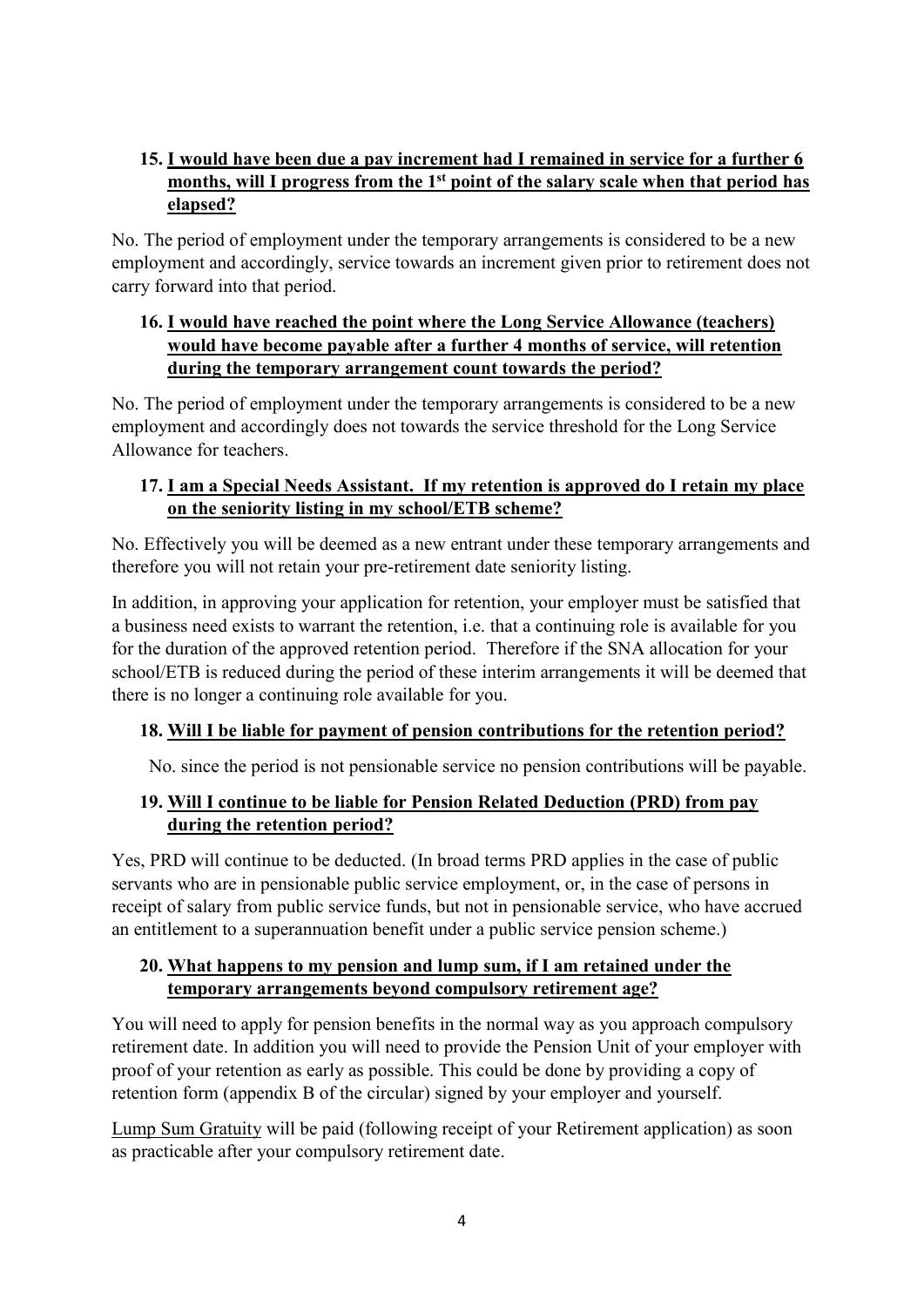Annual Pension will be calculated in the normal way. However your pension will be abated, which means some or all of the pension may not be payable while you remain employed under the retention arrangement. This is called pension abatement. **See Illustrative Examples of the operation of Abatement at the Appendix to this document**.

Where your pension is stopped in full for the duration of the retention in employment, it will commence immediately following the ending of the retention period. Likewise where your pension is paid at a reduced level it will be restored to full value at the end of the retention period.

(**Note**: To avoid any delay in its activation the person should contact the Pension Unit of your employer close to the ending of the retention.)

### 21. **If I retire before the date of my compulsory retirement is reached, can I apply for retention beyond compulsory retirement date**?

No. The temporary arrangements will not apply to any person who retires before their compulsory retirement date is reached.

## **22. Will the temporary Arrangements apply to anybody with a compulsory retirement date beyond age 66?**

No, the temporary arrangements do not apply in such a case.

# **23. I will be age 66 in October 2018 and intend to apply for retention from my compulsory retirement date of 31 August this year. I will be eligible for a small Contributory State Pension at that time. If I claim the State Pension at that time will it impact in any way on my continued employment in the education sector?**

No

# **24. Who can I contact if I have further queries?**

Queries should be emailed to: [retirementage@education.gov.ie](mailto:retirementage@education.gov.ie)

5 TH April 2018